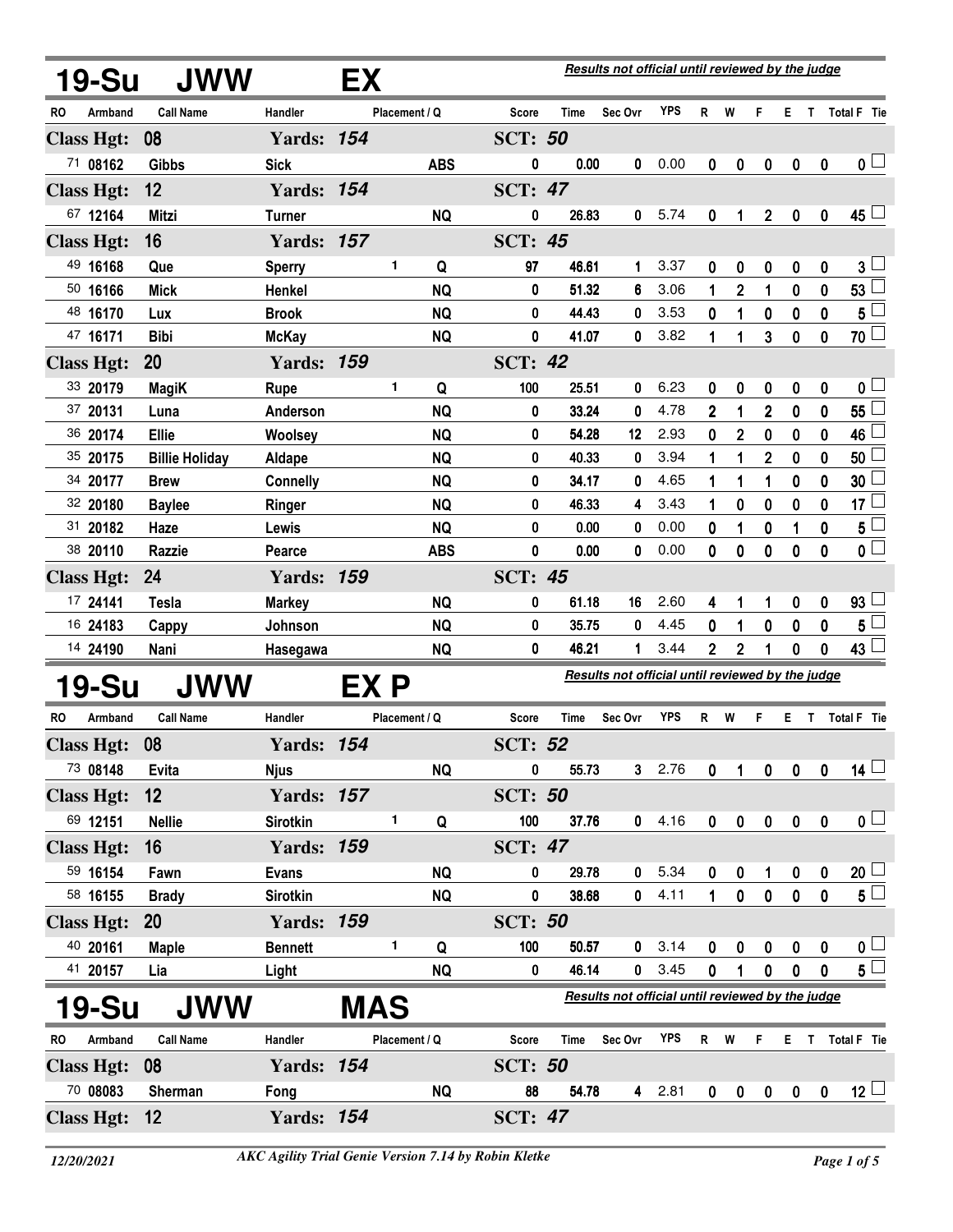| 62 12095          | Samm                  | <b>Parker</b>      | 1             | Q          | 100            | 26.63 | 0                                                | 5.78 | 0              | 0              | 0                       | 0           | 0                | 0 <sup>1</sup>  |
|-------------------|-----------------------|--------------------|---------------|------------|----------------|-------|--------------------------------------------------|------|----------------|----------------|-------------------------|-------------|------------------|-----------------|
| 64 12091          | <b>Risk</b>           | Lovett             | $\mathbf{2}$  | Q          | 100            | 30.47 | 0                                                | 5.05 | 0              | 0              | 0                       | $\bf{0}$    | 0                | 0 <sup>1</sup>  |
| 66 12086          | <b>Neko</b>           | <b>Burns</b>       |               | <b>NQ</b>  | 0              | 39.07 | 0                                                | 3.94 | 1              | 0              | 0                       | 0           | 0                | 5               |
| 65 12090          | <b>Bubbins</b>        | <b>Stephenson</b>  |               | <b>NQ</b>  | 0              | 53.54 | 6                                                | 2.88 | 1              | 3              | 1                       | $\bf{0}$    | 0                | 58              |
| 63 12094          | <b>Booker</b>         | <b>Ellis</b>       |               | <b>NQ</b>  | 0              | 37.34 | 0                                                | 4.12 | 1              | 0              | 0                       | 0           | 0                | 5               |
| 61 12096          | <b>Midget</b>         | <b>Sperry</b>      |               | <b>NQ</b>  | 0              | 45.94 | 0                                                | 3.35 | 0              | 0              |                         | 0           | 0                | 20 <sub>2</sub> |
| 60 12097          | <b>Tippsy</b>         | Zaeske             |               | <b>NQ</b>  | 0              | 46.84 | 0                                                | 3.29 | $\mathbf{2}$   | 1              | $\overline{2}$          | $\bf{0}$    | 0                | 55L             |
| <b>Class Hgt:</b> | 16                    | <b>Yards: 157</b>  |               |            | <b>SCT: 45</b> |       |                                                  |      |                |                |                         |             |                  |                 |
| 42 16109          | Κi                    | Hansen             | 1.            | Q          | 100            | 30.29 | 0                                                | 5.18 | 0              | 0              | 0                       | 0           | 0                | 0 L             |
| 46 16099          | Levi                  | <b>Strauss</b>     |               | <b>NQ</b>  | 0              | 38.52 | 0                                                | 4.08 | $\mathbf 2$    | 2              | 1                       | 0           | 0                | 40              |
| 44 16102          | <b>Dusty</b>          | <b>Dougherty</b>   |               | <b>NQ</b>  | 0              | 44.15 | 0                                                | 3.56 | 0              | 0              | 1                       | 0           | 0                | 20              |
| 43 16107          | <b>Kite</b>           | Parker             |               | <b>NQ</b>  | 0              | 0.00  | 0                                                | 0.00 | 0              | 1              | 0                       | 1           | 0                | $5+$            |
| <b>Class Hgt:</b> | 20                    | <b>Yards: 159</b>  |               |            | <b>SCT: 42</b> |       |                                                  |      |                |                |                         |             |                  |                 |
| 18 20134          | <b>Bourbon</b>        | Jensen             | 1             | Q          | 100            | 26.19 | 0                                                | 6.07 | 0              | 0              | 0                       | $\pmb{0}$   | $\mathbf 0$      | 0 <sub>0</sub>  |
| 30 20111          | O. C. D.              | <b>Urquhart</b>    | $\mathbf{2}$  | Q          | 100            | 27.32 | 0                                                | 5.82 | 0              | 0              | 0                       | 0           | 0                | 0 L             |
| 21 20128          | <b>Charlie Parker</b> | Aldape             | 3             | Q          | 100            | 40.45 | 0                                                | 3.93 | 0              | 0              | 0                       | $\mathbf 0$ | 0                | 0 <sup>1</sup>  |
| 24 20121          | <b>Tarah</b>          | <b>Brusendorff</b> | 4             | Q          | 100            | 41.52 | 0                                                | 3.83 | 0              | 0              | 0                       | 0           | 0                | 0               |
| 29 20112          | Faith                 | Lorenz             |               | <b>NQ</b>  | 0              | 36.36 | 0                                                | 4.37 | 0              | 1              | 1                       | $\mathbf 0$ | $\mathbf 0$      | 25              |
| 28 20114          | <b>Apollo</b>         | <b>Hammer</b>      |               | <b>NQ</b>  | 0              | 27.25 | 0                                                | 5.83 | 0              | 0              | 1                       | 0           | 0                | 20              |
| 27 20115          | <b>Story</b>          | Robertson          |               | <b>NQ</b>  | 0              | 31.49 | 0                                                | 5.05 | 1              | 0              | 0                       | $\mathbf 0$ | $\mathbf 0$      | 5               |
| 26 20116          | Wilson                | <b>Marques</b>     |               | <b>NQ</b>  | 0              | 32.85 | 0                                                | 4.84 | 1              | $\overline{2}$ | 1                       | 0           | 0                | 35              |
| 25 20118          | Aspen                 | <b>Mierisch</b>    |               | <b>NQ</b>  | 0              | 35.34 | 0                                                | 4.50 | 0              | $\bf{0}$       | $\overline{2}$          | $\bf{0}$    | 0                | 40              |
| 22 20127          | Gemini                | <b>Hammer</b>      |               | <b>NQ</b>  | 0              | 45.36 | 3                                                | 3.51 | 1              | 1              | 1                       | 0           | 0                | 39              |
| 20 20129          | <b>Rumble</b>         | Hammer             |               | <b>NQ</b>  | 0              | 23.27 | 0                                                | 6.83 | 0              | 1              | 3                       | $\bf{0}$    | $\boldsymbol{0}$ | 65              |
| 19 20132          | <b>Kinsey</b>         | Schottman          |               | <b>NQ</b>  | 0              | 27.78 | 0                                                | 5.72 | 0              | 0              | $\overline{\mathbf{c}}$ | 0           | 0                | 40              |
| 23 20122          | Panzer                | Chapman            |               | <b>ABS</b> | 0              | 0.00  | 0                                                | 0.00 | 0              | $\bf{0}$       | $\bf{0}$                | $\mathbf 0$ | $\mathbf{0}$     | $0+$            |
| <b>Class Hgt:</b> | 24                    | <b>Yards: 159</b>  |               |            | SCT:           | 45    |                                                  |      |                |                |                         |             |                  |                 |
| 224146            | Griffin               | Dellorto           | 1             | Q          | 100            | 34.34 | 0                                                | 4.63 | 0              | 0              | 0                       | 0           | 0                | 0 <sub>1</sub>  |
| 13 20119          | Jada                  | <b>Rupe</b>        |               | <b>NQ</b>  | 0              | 26.02 | 0                                                | 6.11 | 0              | $\pmb{0}$      | $\overline{2}$          | $\pmb{0}$   | $\pmb{0}$        | 40 <sup>1</sup> |
| 12 24135          | <b>Strutz</b>         | <b>McKay</b>       |               | <b>NQ</b>  | 0              | 41.08 | 0                                                | 3.87 |                |                | 0                       | 0           | 0                | $\overline{10}$ |
| 11 24136          | Juneau                | <b>Markey</b>      |               | <b>NQ</b>  | 0              | 40.35 | 0                                                | 3.94 | 0              | 1              | 0                       | $\mathbf 0$ | $\mathbf 0$      | 5               |
| 10 24137          | <b>Bobby</b>          | <b>Tomlinson</b>   |               | <b>NQ</b>  | 0              | 33.62 | 0                                                | 4.73 | 0              | 0              |                         | 0           | 0                | 20 <sup>1</sup> |
| 924138            | Zia                   | Vosburgh           |               | <b>NQ</b>  | 0              | 41.40 | 0                                                | 3.84 | $\mathbf 2$    |                | 0                       | 0           | 0                | 15 <sub>1</sub> |
| 8 24139           | <b>Benson</b>         | Liebmann           |               | <b>NQ</b>  | 0              | 36.29 | 0                                                | 4.38 | 2              |                |                         | 0           | 0                | 35              |
| 524143            | <b>Dazzle</b>         | <b>Kletke</b>      |               | <b>NQ</b>  | 0              | 40.02 | 0                                                | 3.97 | $\overline{2}$ | 0              | 0                       | $\mathbf 0$ | 0                | 10 <sub>1</sub> |
| 324145            | Jury                  | Light              |               | <b>NQ</b>  | 0              | 37.66 | 0                                                | 4.22 | 0              |                | 0                       | 0           | 0                | 5               |
| 15 24184          | <b>Tobin</b>          | Zaeske             |               | <b>NQ</b>  | 0              | 34.72 | 0                                                | 4.58 | 0              | 1              | 0                       | 0           | 0                | $5 -$           |
| 7 24140           | <b>Samwise</b>        | <b>Satterfield</b> |               | <b>ABS</b> | 0              | 0.00  | 0                                                | 0.00 | 0              | 0              | 0                       | 0           | 0                | 0 <sup>1</sup>  |
| 6 24142           | <b>Secret</b>         | Petrozzi           |               | <b>ABS</b> | 0              | 0.00  | 0                                                | 0.00 | 0              | $\bf{0}$       | $\bf{0}$                | $\bf{0}$    | $\bf{0}$         | $0\perp$        |
| 4 24144           | <b>Skylar</b>         | Pearce             |               | <b>ABS</b> | 0              | 0.00  | 0                                                | 0.00 | 0              | 0              | 0                       | 0           | 0                | 0 <sub>1</sub>  |
| <b>Class Hgt:</b> | <b>24C</b>            | <b>Yards: 159</b>  |               |            | <b>SCT: 42</b> |       |                                                  |      |                |                |                         |             |                  |                 |
| 1 24C147          | Peak                  | Snelleman          | 1             | Q          | 100            | 26.23 | 0                                                | 6.06 | 0              | 0              | 0                       | 0           | $\boldsymbol{0}$ | 0 <sub>1</sub>  |
| 19-Su             | <b>JWW</b>            |                    | <b>MAS P</b>  |            |                |       | Results not official until reviewed by the judge |      |                |                |                         |             |                  |                 |
|                   |                       |                    |               |            |                |       |                                                  |      |                |                |                         |             |                  |                 |
| RO<br>Armband     | <b>Call Name</b>      | Handler            | Placement / Q |            | Score          | Time  | Sec Ovr                                          | YPS  | R              | W              | F                       | Е           | T                | Total F Tie     |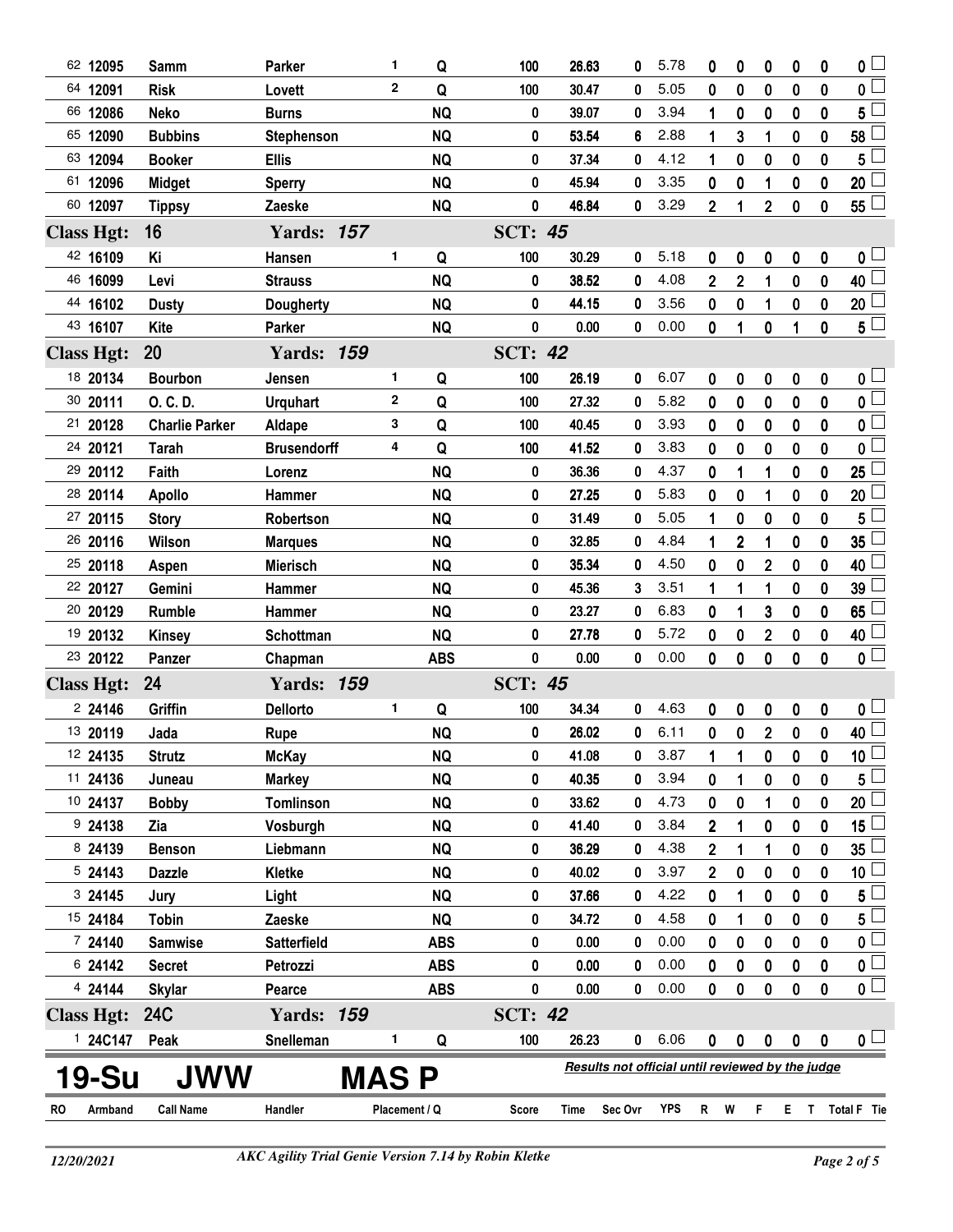| <b>Class Hgt:</b>             | 04                 | <b>Yards: 154</b>            |            |               |                        | <b>SCT: 55</b>       |                |                                                  |              |                     |                                 |                                     |                   |                            |                                 |
|-------------------------------|--------------------|------------------------------|------------|---------------|------------------------|----------------------|----------------|--------------------------------------------------|--------------|---------------------|---------------------------------|-------------------------------------|-------------------|----------------------------|---------------------------------|
| 75 04053                      | Whimsy             | <b>Kletke</b>                |            | 1.            | Q                      | 100                  | 37.03          | 0                                                | 4.16         | 0                   | 0                               | 0                                   | 0                 | 0                          | $\mathbf{0}$ $\Box$             |
| 74 04054                      | <b>Bunny</b>       | Fong                         |            | $\mathbf{2}$  | Q                      | 100                  | 53.08          | 0                                                | 2.90         | $\mathbf 0$         | $\mathbf 0$                     | $\bf{0}$                            | $\mathbf 0$       | $\mathbf 0$                | $\overline{\mathbf{0}}$         |
| <b>Class Hgt:</b>             | 08                 | <b>Yards: 154</b>            |            |               |                        | <b>SCT: 52</b>       |                |                                                  |              |                     |                                 |                                     |                   |                            |                                 |
| 72 08056                      | <b>Ebbie</b>       | <b>Sick</b>                  |            |               | <b>ABS</b>             | 0                    | 0.00           | 0                                                | 0.00         | 0                   | 0                               | $\pmb{0}$                           | $\pmb{0}$         | 0                          | $\mathbf{0}$ $\Box$             |
| <b>Class Hgt:</b>             | 12                 | <b>Yards: 157</b>            |            |               |                        | <b>SCT: 50</b>       |                |                                                  |              |                     |                                 |                                     |                   |                            |                                 |
| 45 16101                      | <b>Taliesin</b>    | <b>Cramer</b>                |            |               | <b>NQ</b>              | 0                    | 51.56          | 1                                                | 3.04         | 1                   | 0                               | 0                                   | 0                 | $\boldsymbol{0}$           | $8\lceil$                       |
| 68 12062                      | <b>Sylvie</b>      | <b>Birkner</b>               |            |               | <b>ABS</b>             | 0                    | 0.00           | 0                                                | 0.00         | 0                   | $\pmb{0}$                       | $\bf{0}$                            | $\pmb{0}$         | $\mathbf 0$                | $\overline{\mathbf{0}}$         |
| <b>Class Hgt:</b>             | 16                 | <b>Yards: 159</b>            |            |               |                        | <b>SCT: 47</b>       |                |                                                  |              |                     |                                 |                                     |                   |                            |                                 |
| 53 16073                      | <b>Mynx</b>        | <b>Kletke</b>                |            | 1.            | Q                      | 100                  | 29.88          | 0                                                | 5.32         | 0                   | 0                               | 0                                   | 0                 | 0                          | 0 L                             |
| 56 16065                      | Luna               | Chew                         |            | $\mathbf{2}$  | Q                      | 100                  | 30.57          | 0                                                | 5.20         | 0                   | 0                               | 0                                   | 0                 | 0                          | 0 L                             |
| 51 16075                      | Mango              | <b>Temple-Thurston</b>       |            | 3             | Q                      | 100                  | 34.36          | 0                                                | 4.63         | 0                   | 0                               | 0                                   | 0                 | 0                          | 0                               |
| 57 16064                      | <b>Kreed</b>       | Lewis                        |            |               | <b>NQ</b>              | 0                    | 29.09          | 0                                                | 5.47         | 1                   | 1                               | 1                                   | 0                 | 0                          | 30                              |
| 55 16067                      | Soda               | Jensen                       |            |               | <b>NQ</b>              | 0                    | 28.71          | 0                                                | 5.54         | 0                   | 1                               | 0                                   | 0                 | 0                          | 5                               |
| 54 16068                      | <b>Shakira</b>     | Levine                       |            |               | <b>NQ</b>              | 0                    | 28.58          | 0                                                | 5.56         | 1                   | 0                               | 2                                   | 0                 | 0                          | 45 l                            |
| 52 16074                      | <b>Nadia</b>       | <b>Timmons</b>               |            |               | <b>NQ</b>              | 0                    | 47.14          | 0                                                | 3.37         | 1                   | 1                               | 0                                   | 0                 | $\mathbf{0}$               | 10 $\lfloor$                    |
| <b>Class Hgt:</b>             | 20                 | <b>Yards: 159</b>            |            |               |                        | <b>SCT: 50</b>       |                |                                                  |              |                     |                                 |                                     |                   |                            |                                 |
| 39 20079                      | <b>Nitro</b>       | Levine                       |            |               | <b>NQ</b>              | 0                    | 52.76          | $\mathbf{2}$                                     | 3.01         |                     |                                 | 0                                   | 0                 | 0                          | $16\perp$                       |
| 19-Su                         | <b>JWW</b>         |                              |            | NOV A         |                        |                      |                | Results not official until reviewed by the judge |              |                     |                                 |                                     |                   |                            |                                 |
| Armband<br>RO.                | <b>Call Name</b>   | Handler                      |            | Placement / Q |                        | <b>Score</b>         | Time           | Sec Ovr                                          | YPS          | R.                  | W                               | F                                   |                   |                            | E T Total F Tie                 |
| <b>Class Hgt:</b>             | <b>20</b>          | <b>Yards: 112</b>            |            |               |                        | <b>SCT: 37</b>       |                |                                                  |              |                     |                                 |                                     |                   |                            |                                 |
|                               |                    |                              |            |               |                        |                      |                |                                                  |              |                     |                                 |                                     |                   |                            |                                 |
|                               |                    |                              |            |               |                        |                      |                |                                                  |              |                     |                                 |                                     |                   |                            |                                 |
| 6 20051                       | Dash               | Green                        |            |               | <b>AIS</b>             | 0                    | 0.00           | 0                                                | 0.00         | $\boldsymbol{0}$    | $\boldsymbol{0}$                | 0                                   | $\bf{0}$          | $\bf{0}$                   | 0 <sub>1</sub>                  |
| 19-Su                         | JWW                |                              | <b>NOV</b> |               | B                      |                      |                | Results not official until reviewed by the judge |              |                     |                                 |                                     |                   |                            |                                 |
| RO.<br>Armband                | <b>Call Name</b>   | Handler                      |            | Placement / Q |                        | Score                | <b>Time</b>    | Sec Ovr                                          | YPS          | R                   | W                               | F                                   | Е                 | $\mathsf{T}$               | <b>Total F</b> Tie              |
| <b>Class Hgt:</b>             | 08                 | <b>Yards: 108</b>            |            |               |                        | <b>SCT: 47</b>       |                |                                                  |              |                     |                                 |                                     |                   |                            |                                 |
| 14 08016                      | <b>Aries</b>       | <b>Kletke</b>                |            | 1             | Q                      | 100                  | 29.12          | 0                                                | 3.71         | 0                   | 0                               | $\mathbf 0$                         | 0                 | 0                          | $\mathbf{0}$ $\Box$             |
|                               |                    |                              |            |               |                        |                      |                |                                                  |              |                     |                                 |                                     |                   |                            |                                 |
| <b>Class Hgt:</b><br>12 12036 | 16<br><b>Ellie</b> | <b>Yards: 110</b>            |            | 1.            | Q                      | <b>SCT: 40</b><br>95 | 28.70          | 0                                                | 3.83         | 1                   |                                 |                                     |                   | 0                          |                                 |
| 11 16039                      | Zippie!            | Dougherty<br><b>Phillips</b> |            |               | <b>ABS</b>             | 0                    | 0.00           |                                                  | 0.00         | $\mathbf{0}$        | 0<br>$\mathbf 0$                | 0<br>$\mathbf 0$                    | 0<br>$\mathbf{0}$ | $\mathbf 0$                | $5+$<br>$\overline{\mathbf{0}}$ |
| <b>Class Hgt:</b>             | 24                 | <b>Yards: 112</b>            |            |               |                        | <b>SCT: 40</b>       |                |                                                  |              |                     |                                 |                                     |                   |                            |                                 |
| 224186                        | <b>Blitz</b>       | <b>Dellorto</b>              |            | 1             | Q                      | 100                  | 28.26          | 0                                                | 3.96         | 0                   | 0                               | $\boldsymbol{0}$                    | 0                 | 0                          | 0 <sub>0</sub>                  |
| 124191                        | Cosmo              | Chew                         |            | $\mathbf{2}$  | Q                      | 95                   | 39.14          | 0                                                | 2.86         | 1                   | 0                               | 0                                   | 0                 | $\mathbf 0$                | 5 L                             |
| 4 24046                       | Sid                | Quay                         |            |               | <b>NQ</b>              | 0                    | 34.87          | 0                                                | 3.21         |                     | 2                               |                                     | 0                 | 0                          | 35 <sup>1</sup>                 |
| 3 24047                       | Cas                | Satterfield                  |            |               | <b>ABS</b>             | 0                    | 0.00           | 0                                                | 0.00         | $\mathbf 0$         | 0                               | 0                                   | 0                 | 0                          | 0 <sup>L</sup>                  |
|                               |                    |                              |            |               |                        |                      |                | Results not official until reviewed by the judge |              |                     |                                 |                                     |                   |                            |                                 |
| 19-Su                         | <b>JWW</b>         |                              |            | <b>NOV P</b>  |                        |                      |                |                                                  |              |                     |                                 |                                     |                   |                            |                                 |
| Armband<br>RO.                | <b>Call Name</b>   | Handler                      |            | Placement / Q |                        | Score                | Time           | Sec Ovr                                          | <b>YPS</b>   | $\mathsf{R}$        | W                               | F                                   |                   |                            | E T Total F Tie                 |
| <b>Class Hgt:</b>             | 12                 | <b>Yards: 110</b>            |            |               |                        | <b>SCT: 45</b>       |                |                                                  |              |                     |                                 |                                     |                   |                            |                                 |
| 13 12002                      | Soda               | <b>Stuberg</b>               |            | 1             | Q                      | 95                   | 37.74          | $\mathbf{0}$                                     | 2.91         | 1                   | $\pmb{0}$                       | $\boldsymbol{0}$                    | $\bf{0}$          | $\mathbf 0$                | 5 <sub>1</sub>                  |
| <b>Class Hgt:</b>             | <b>20</b>          | <b>Yards: 112</b>            |            |               |                        | <b>SCT: 45</b>       |                |                                                  |              |                     |                                 |                                     |                   |                            |                                 |
| 10 20031<br>9 20032           | Frito<br>Wheeler   | <b>McDonald</b><br>Hommel    |            |               | <b>NQ</b><br><b>NQ</b> | 0<br>0               | 36.24<br>35.85 | 0<br>$\mathbf 0$                                 | 3.09<br>3.12 | $\overline{2}$<br>1 | $\boldsymbol{2}$<br>$\mathbf 0$ | $\boldsymbol{2}$<br>$2\overline{ }$ | 0<br>$\mathbf 0$  | $\mathbf 0$<br>$\mathbf 0$ | $60\perp$<br>45 $\lfloor$       |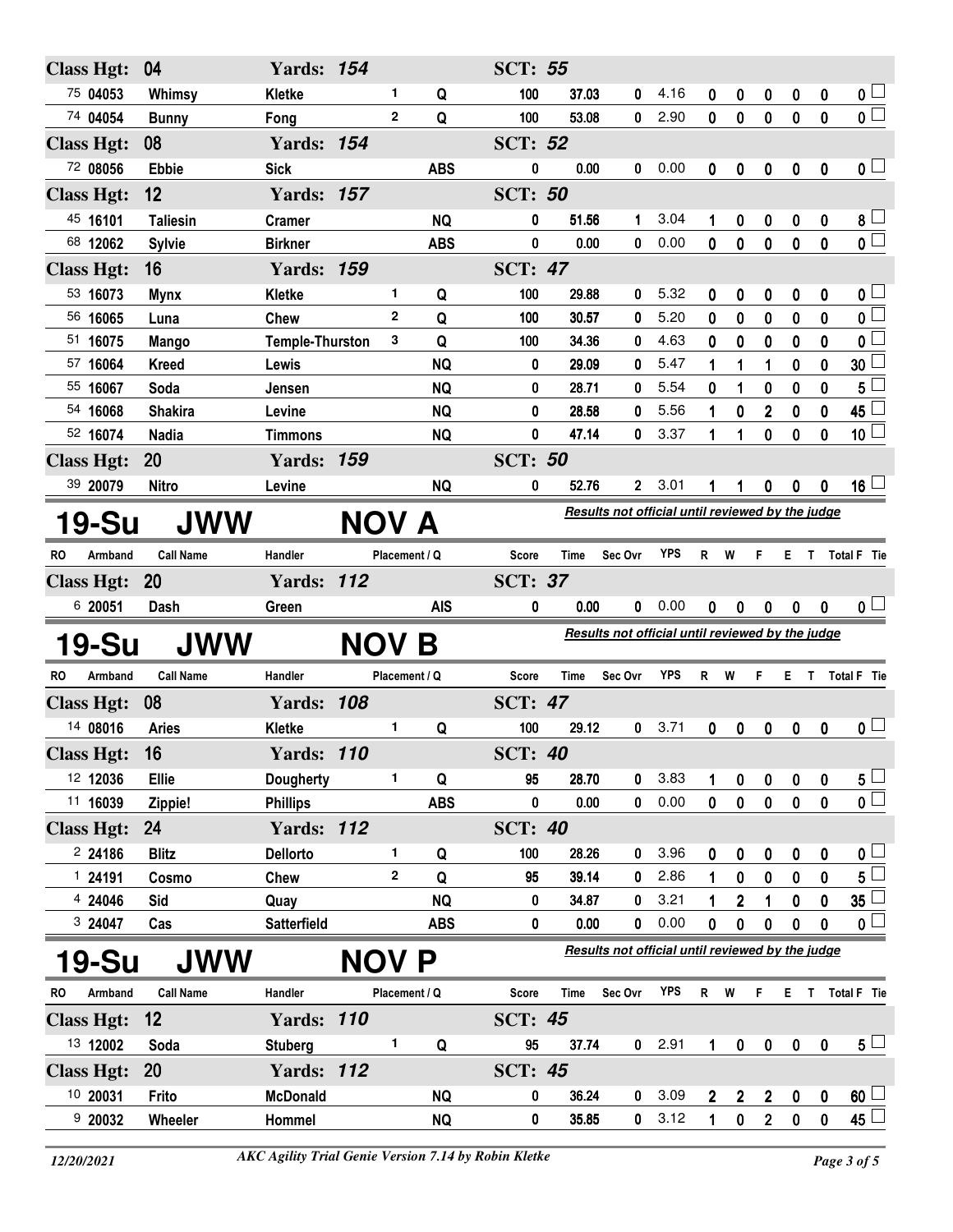| 8 20033              | Zack                | <b>Mizera</b>     |            |                                                  | <b>NQ</b>  | 0              | 35.71       | 0                                                | 3.14       | 0              | 0              | 1            | 0              | 0           | 20 <sup>1</sup>       |
|----------------------|---------------------|-------------------|------------|--------------------------------------------------|------------|----------------|-------------|--------------------------------------------------|------------|----------------|----------------|--------------|----------------|-------------|-----------------------|
| 7 20034              | Fitzroy             | <b>Nielsen</b>    |            |                                                  | <b>ABS</b> | 0              | 0.00        | 0                                                | 0.00       | 0              | $\bf{0}$       | $\bf{0}$     | $\bf{0}$       | $\mathbf 0$ | 0 <sup>2</sup>        |
| <b>19-Su</b>         | <b>JWW</b>          |                   |            | Results not official until reviewed by the judge |            |                |             |                                                  |            |                |                |              |                |             |                       |
| Armband<br>RO        | <b>Call Name</b>    | Handler           |            | Placement / Q                                    |            | <b>Score</b>   | Time        | Sec Ovr                                          | <b>YPS</b> | R              | W              | F            | E.             | T.          | Total F Tie           |
| <b>Class Hgt:</b>    | 08                  | <b>Yards: 132</b> |            |                                                  |            | <b>SCT: 47</b> |             |                                                  |            |                |                |              |                |             |                       |
| 17 08015             | <b>Toby</b>         | Ringer            |            | $\mathbf{1}$                                     | Q          | 100            | 43.76       | 0                                                | 3.02       | 0              | 0              | $\bf{0}$     | $\bf{0}$       | $\bf{0}$    | 0 l                   |
| 19 08013             | <b>Sallie</b>       | <b>Bell</b>       |            |                                                  | <b>NQ</b>  | 0              | 0.00        | 0                                                | 0.00       | 4              | 1              | 1            | 1              | 0           | 45                    |
| 18 08014             | <b>Riley</b>        | <b>Blair</b>      |            |                                                  | <b>NQ</b>  | 0              | 0.00        | 0                                                | 0.00       | 4              | $\mathbf 0$    | 1            | 1              | 0           | 40                    |
| 16 08017             | Kodak               | <b>Mork</b>       |            |                                                  | <b>NQ</b>  | 0              | 0.00        | 0                                                | 0.00       | $\overline{2}$ | $\mathbf 0$    | 1            | 1              | 0           | 30 <sub>2</sub>       |
| <b>Class Hgt:</b>    | 12                  | <b>Yards: 132</b> |            |                                                  |            | <b>SCT: 44</b> |             |                                                  |            |                |                |              |                |             |                       |
| 15 12163             | <b>Magic</b>        | Koeppe            |            |                                                  | <b>NQ</b>  | 0              | 48.07       | 4                                                | 2.75       | 2              |                | 0            | 0              | 0           | $23\lfloor$           |
| <b>Class Hgt:</b>    | 16                  | <b>Yards: 135</b> |            |                                                  |            | <b>SCT: 42</b> |             |                                                  |            |                |                |              |                |             |                       |
| 12 16020             | Chewy               | Chang             |            | 1                                                | Q          | 95             | 26.75       | 0                                                | 5.05       | 1              | $\pmb{0}$      | $\pmb{0}$    | 0              | 0           | $5\sqcup$             |
| <b>Class Hgt:</b>    | 20                  | <b>Yards: 137</b> |            |                                                  |            | <b>SCT: 39</b> |             |                                                  |            |                |                |              |                |             |                       |
| 7 20173              | Lizard              | <b>Kramp</b>      |            |                                                  | <b>NQ</b>  | 0              | 31.32       | 0                                                | 4.37       | 0              | 0              | 1            | 0              | 0           | 20 <sub>2</sub>       |
| 6 20176              | Zoey                | <b>Simmons</b>    |            |                                                  | <b>NQ</b>  | 0              | 31.67       | 0                                                | 4.33       | 0              | 0              | $\mathbf 2$  | 0              | 0           | 40                    |
| 5 20178              | <b>Stevie</b>       | Hamilton          |            |                                                  | <b>NQ</b>  | 0              | 41.16       | $\overline{2}$                                   | 3.33       | $\overline{2}$ | $\overline{2}$ | 1            | 0              | 0           | 44                    |
| 520181               | <b>Tonks</b>        | <b>Herrity</b>    |            |                                                  | <b>NQ</b>  | 0              | 0.00        | 0                                                | 0.00       | 0              | $\mathbf 0$    | 3            | 1              | 0           | 60                    |
| <b>Class Hgt:</b>    | 24                  | <b>Yards: 137</b> |            |                                                  |            | <b>SCT: 42</b> |             |                                                  |            |                |                |              |                |             |                       |
| 124187               | <b>Fawkes</b>       | Westfall          |            | 1                                                | Q          | 100            | 28.56       | 0                                                | 4.80       | 0              | 0              | 0            | 0              | 0           | 0 <sub>0</sub>        |
| 4 24026              | <b>Mandy</b>        | <b>Strauss</b>    |            |                                                  | <b>NQ</b>  | 79             | 50.30       | 8                                                | 2.72       | 1              | 0              | 0            | 0              | 0           | 21                    |
| 3 24028              | Indy                | Horne             |            |                                                  | <b>NQ</b>  | 0              | 41.10       | 0                                                | 3.33       | $\mathbf{2}$   | $\mathbf 0$    | $\bf{0}$     | $\bf{0}$       | $\mathbf 0$ | 10 <sup>°</sup>       |
| 2 24029              | Keane               | Wallace           |            |                                                  | <b>NQ</b>  | 0              | 0.00        | 0                                                | 0.00       | 1              | 0              | $\bf{0}$     | 1              | 0           | 5 <sub>5</sub>        |
| 19-Su                | JWW                 |                   |            | <b>OPEN</b>                                      |            |                |             | Results not official until reviewed by the judge |            |                |                |              |                |             |                       |
| RO<br>Armband        | <b>Call Name</b>    | Handler           |            | Placement / Q                                    |            | Score          | <b>Time</b> | Sec Ovr                                          | <b>YPS</b> | R              | W              | F            | Е.             | T.          | <b>Total F</b> Tie    |
| <b>Class Hgt:</b>    | 16                  | <b>Yards: 137</b> |            |                                                  |            | <b>SCT: 44</b> |             |                                                  |            |                |                |              |                |             |                       |
| 14 16004             | <b>River</b>        | <b>Beers</b>      |            |                                                  | <b>NQ</b>  | 0              | 0.00        | 0                                                | 0.00       | 4              | $\mathbf 0$    |              | 0 <sub>1</sub> | 0           | $20\perp$             |
| 13 16156             | <b>Ziggy Marley</b> | Southard          |            |                                                  | <b>NQ</b>  | 0              | 0.00        | 0                                                | $0.00$ ### |                | 2 <sup>1</sup> | $\pmb{0}$    | 1              | 0           | 214                   |
| <b>Class Hgt:</b>    | <b>20</b>           | <b>Yards: 137</b> |            |                                                  |            | <b>SCT: 47</b> |             |                                                  |            |                |                |              |                |             |                       |
| 10 20009             | <b>FX</b>           | <b>Hartley</b>    |            |                                                  | <b>NQ</b>  | 0              | 54.54       | 7                                                | 2.51       | 2              | $\mathbf 2$    | 1            | 0              | 0           | 54 <sup>°</sup>       |
| 920158               | Linus               | Laws              |            |                                                  | <b>NQ</b>  | 0              | 0.00        | 0                                                | 0.00       | 5              | $\mathbf 0$    | $\mathbf 0$  | 1              | 0           | 25 <sub>2</sub>       |
| 8 20160              | Eno                 | <b>Strauss</b>    |            |                                                  | <b>NQ</b>  | 0              | 0.00        | 0                                                | 0.00       |                | 1              | 3            | 1              | 0           | 70                    |
| 11 20005             | <b>Pisco</b>        | Wolf              |            |                                                  | <b>ABS</b> | 0              | 0.00        | 0                                                | 0.00       | 0              | $\mathbf 0$    | 0            | 0              | 0           | 0 <sup>1</sup>        |
| 19-Su                | JWW                 |                   | <b>PRM</b> |                                                  |            |                |             | Results not official until reviewed by the judge |            |                |                |              |                |             |                       |
| Armband<br><b>RO</b> | <b>Call Name</b>    | Handler           |            | Placement / Q                                    |            | <b>Score</b>   | <b>Time</b> | Sec Ovr                                          | YPS        | R W            |                | F            |                |             | E T Total F Tie       |
| <b>Class Hgt:</b>    | 12                  | Yards: 0          |            |                                                  |            | <b>SCT: 48</b> |             |                                                  |            |                |                |              |                |             |                       |
| 24 12086*            | <b>Neko</b>         | <b>Burns</b>      |            | $1^*$                                            | Q          | 100            | 39.03       | 0                                                | 0.00       | 0              | 0              | 0            | 0              | 0           | $\mathfrak{o} \sqcup$ |
| 22 12092*            | Griffen             | <b>Trede</b>      |            | $\mathbf{2}$                                     | Q          | 100            | 46.02       | 0                                                | 0.00       | $\bf{0}$       | $\pmb{0}$      | $\bf{0}$     | 0              | 0           | $\overline{0}$        |
| 23 12087*            | <b>Maxx</b>         | <b>Schmidt</b>    |            |                                                  | <b>NQ</b>  | 0              | 47.15       | 0                                                | 0.00       | 1              | $\pmb{0}$      | $\mathbf{2}$ | 0              | $\mathbf 0$ | 45                    |
| 21 12095*            | Samm                | Parker            |            |                                                  | <b>NQ</b>  | 0              | 0.00        | 0                                                | 0.00       | 0              | 1              | 1            | 1              | 0           | $25 -$                |
| <b>Class Hgt:</b>    | 16                  | Yards: 0          |            |                                                  |            | <b>SCT: 45</b> |             |                                                  |            |                |                |              |                |             |                       |
| 16 16020*            | Chewy               | Chang             |            |                                                  | <b>NQ</b>  | 0              | 40.38       | $\mathbf 0$                                      | 0.00       | $\overline{2}$ | $\mathbf 0$    | $\mathbf{1}$ | $\mathbf 0$    | $\pmb{0}$   | $30\perp$             |

*12/20/2021 Page 4 of 5 AKC Agility Trial Genie Version 7.14 by Robin Kletke*